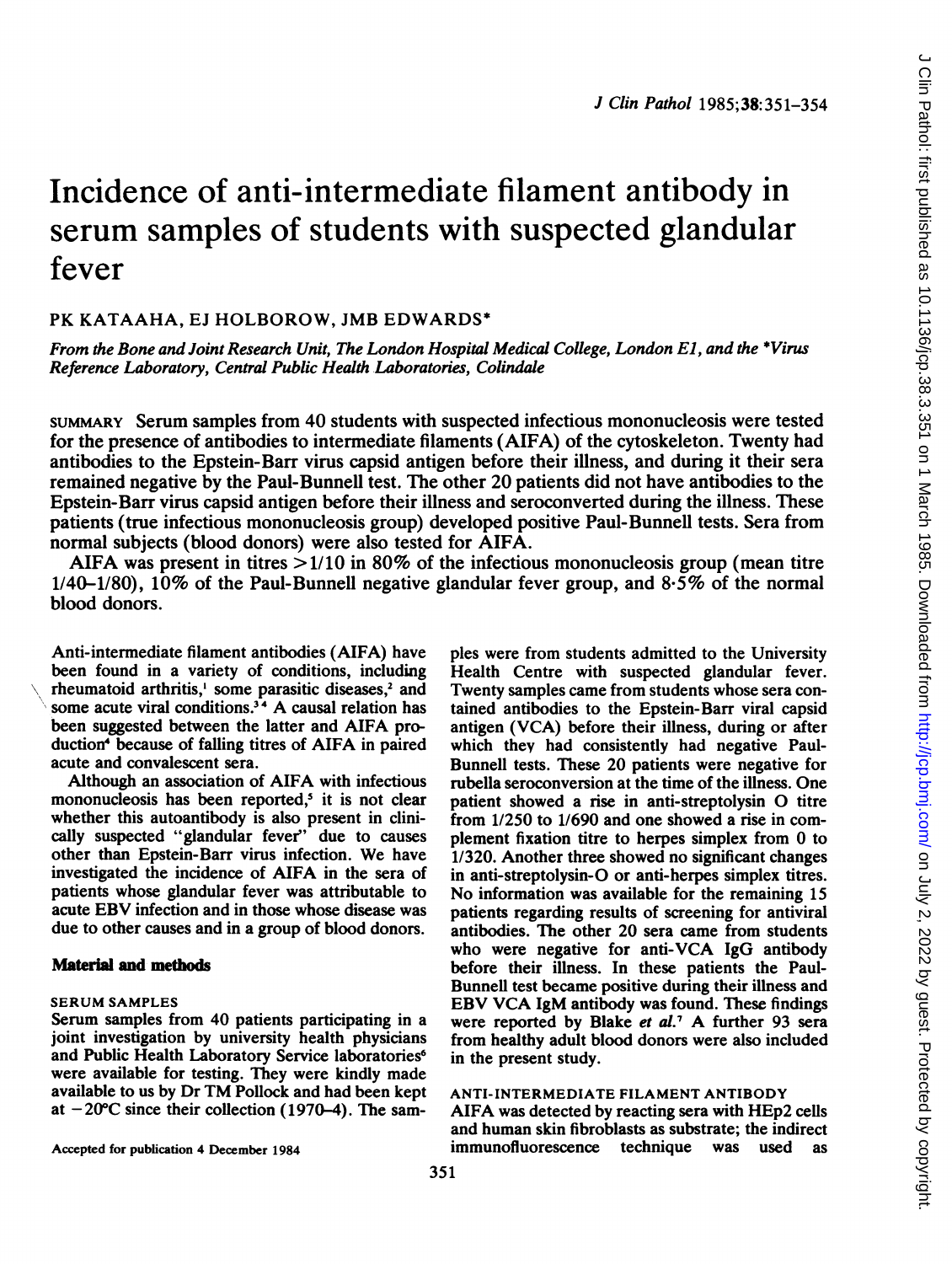described previously.' Cells were seeded on multispot slides and cultured in RPMI 1640 (Gibco) supplemented with 10% fetal calf serum and antibiotics at  $37^{\circ}$ C in a humidified  $5\%$  CO<sub>2</sub> incubator until growth was subconfluent. Twelve hours before harvest colchicine was added to the cultures in a final concentration of  $0.5 \mu g/ml$ .

Slides carrying colchicine treated subconfluent HEp2 monolayers were rinsed thoroughly in warm phosphate buffered saline (PBS) (37°C) and fixed in methanol at  $-20^{\circ}$ C for 10 min. Drops of patients' sera at a dilution of 1/10 were applied to the cells and the slides were kept at 37°C for 45 min, after which they were washed in PBS and stained with poly- or monospecific fluorescein isothiocyanate conjugated sheep antihuman immunoglobulin (Wellcome Research Laboratories). Sera showing positive staining of intermediate filaments were titrated by doubling dilution. Results were read without knowledge of the other serological findings or the clinical state of the serum donors.

Sera positive for AIFA of vimentin specificity stained cytoplasmic filamentous bundles collapsed around the nucleus in colchicine treated HEp2 and fibroblast cells, as described previously.8 Those positive for AIFA of prekeratin specificity stained uncollapsed filaments that extended to the cell periphery in HEp2 cells only. Some sera gave both patterns of staining.

## **Results**

The results are shown in the Figure. At a 1/10 dilution, 18 (90%) of the 20 Paul-Bunnell positive samples, 7 (35%) of the 20 Paul-Bunnell negative samples, and 24 (25%) of the 93 blood donors' samples gave positive AIFA staining. On titration 16 (80%) of the 20 Paul-Bunnell positive samples were positive at dilutions greater than 1/10 (mean titre 1/40- 1/80). Of the Paul-Bunnell negative samples only two exceeded a 1/10 in titre (1/20, 1/40). Of the 24 positive blood donor samples seven had titres of 1/20 and one of 1/40. All positive sera had IgM antibody only, except one of the Paul-Bunnell positive patients' samples, which was also positive for



Titres of IgM anti-intermediate filament antibody in serum samples from patients with glandular fever and blood donors. The two sets of patients are divided by their Epstein-Barr viral capsid antigen (EBVCA) status before illness, indicating their state of susceptibility to Epstein-Barr virus infection. All the patients in the first column acquired EBVCA antibody during the illness.

IgG. The Table shows the staining patterns in the three groups of samples tested.

The possibility that prolonged storage at  $-20^{\circ}$ C of the patients' serum samples may have affected results seems reasonably excluded since a similarly

IgM staining pattems ofanti-intermediate fiament antibody (AIFA) positive serum samples

| Serum source                   | Total no | <b>AIFA</b> positive | Prekeratin pattern Vimentin pattern | Prekeratin and vimentin<br>patterns together |
|--------------------------------|----------|----------------------|-------------------------------------|----------------------------------------------|
| Paul-Bunnell positive patients | 20       |                      |                                     | 10'                                          |
| Paul-Bunnell negative patients | 20       |                      |                                     |                                              |
| <b>Blood donors</b>            |          | 24                   |                                     | 19                                           |

\*One patient was positive for both IgG and IgM.

Comparisons of the incidences of AIFA in the three groups by  $\chi^2$  tests gave the following: Paul-Bunnell positive  $\nu$  negative  $p < 0.001$ †; Paul-Bunnell positive  $\nu$  hood donors p < 0.001†; Paul-Bunnell negative  $\nu$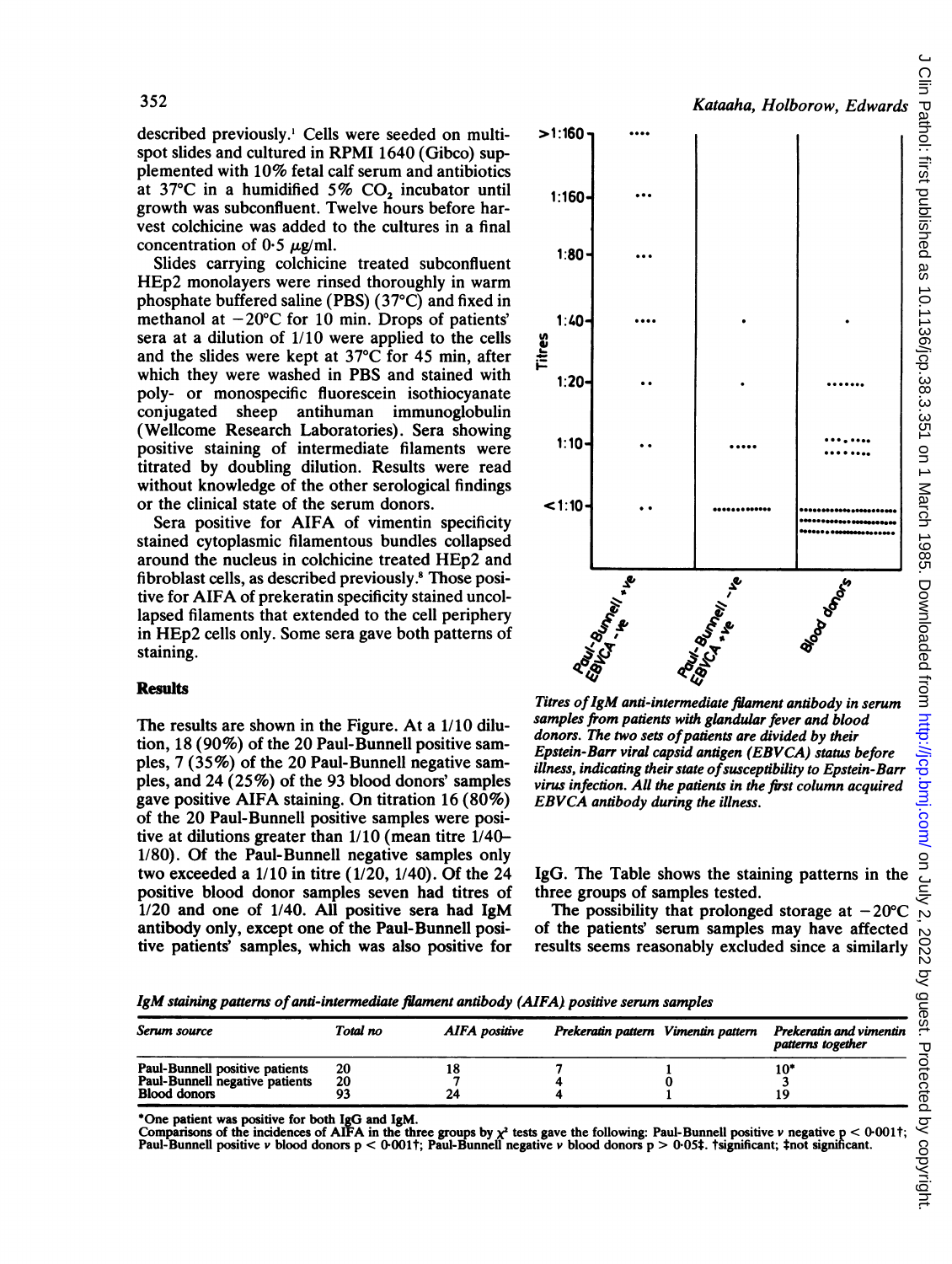high incidence of AIFA in infectious mononucleosis has been reported previously<sup>3 19</sup>; in the present study there was a significant difference in the behaviour of Paul-Bunnell positive and Paul-Bunnell negative glandular fever samples stored for the same lengthy period.

Of the samples from the five patients in the Paul-Bunnell negative group who had been screened for other viral conditions, one gave positive AIFA staining of prekeratin/vimentin type at <sup>a</sup> titre of 1/20. This patient had a rising complement fixation titre to herpes simplex.

# **Discussion**

In the initial larger study of suspected infectious mononucleosis in students,<sup>6</sup> of which the patients reported here formed a part, almost all (44 of 45) of those who developed positive Paul-Bunnell tests at the onset of their illness also acquired anti-VCA antibodies, while no positive Paul-Bunnell test was shown in students whose illness did not result in acquisition of anti-EBV antibody. The availability of 40 carefully preserved serum samples from this study, together with information about the serological state of the serum donors before and during their illness, provided an opportunity to seek a possible relation between the presence of AIFA and proof of EBV infection as the cause of clinically suspected "glandular fever." AIFA is one of <sup>a</sup> variety of IgM autoantibodies which have been found in infectious mononucleosis, which include antinuclear antibodies,<sup>9</sup> anti-immunoglobulin antibodies,<sup>9</sup> anti-i antibodies,'0 anti-smooth muscle antibodies," and anti-lymphocyte antibodies.<sup>12</sup> In one report<sup>5</sup> AIFA of IgG class showed no clear cut disease associations.

In our group of 40 patients with clinically suspected infectious mononucleosis we found clear evidence that AIFA of IgM class occurred in significantly higher incidence and titre in the 20 whose illness was serologically shown to be attributable to EBV infection. The 20 patients whose sera remained negative for heterophile antibody by Paul-Bunnell testing were also negative for rubella seroconversion. Evidence for the cause of their illness is fragmentary since results of serological tests for other microbial agents were available for only five: only two were positive, one for antistreptolysin-O and one for antibody to herpes simplex.

We have previously reported<sup>13</sup> that IgM AIFA is induced in lymphocyte cultures infected with EBV and that increased IgM levels in the supernatants of such cultures are accompanied by the appearance of another autoantibody, rheumatoid factor.'4 It thus

appears that both in vivo and in vitro the polyclonal activating effect of EBV on B lymphocytes results in autoantibody production. The results reported here suggest that EBV infection especially favours production of IgM antibody specific for intermediate filaments as shown by immunofluorescence. In view of recent reports<sup>15-18</sup> concerning the cross reactivities of AIFA, however, further studies are needed to define more precisely the specificities of these antibodies found in patients' sera.

#### References

- Osung 0, Chandra M, Holborow EJ. Antibody to intermediate filaments of the cytoskeleton in rheumatoid arthritis. Ann Rheum Dis 1982;41:69-73.
- <sup>2</sup> Mortazavi-Milani SM, Holborow EJ. Antibody to intermediate filaments of the cytoskeleton in the sera of patients with acute malaria. Clin Exp Immunol 1984;55: 177-82.
- <sup>3</sup> Linder E, Kurki P, Andersson LC. Autoantibody to "intermediate filaments" in infectious mononucleosis. Clin Immunol Immunopathol 1979;14:411-7.
- <sup>4</sup> Toh BH, Yildiz A, Sotelo J, et al. Viral infections and IgM autoantibodies to cytoplasmic intermediate filaments. Clin Exp Immunol 1979;37:78-82.
- <sup>5</sup> Kurki P, Virtanen I, Stenman S, Linder E. Characterization of human smooth muscle autoantibodies reacting with cytoplasmic intermediate filaments. Clin Immunol Immunopathol 1978; 11:379-87.
- <sup>6</sup> A joint investigation by university health physicians and PHLS Laboratories. Br Med J 1971;iv:643-6.
- <sup>7</sup> Blake JM, Edwards JMB, Fletcher W, McSwiggan DA, Pereira MS. Measurement of heterophile antibody and antibodies to EB viral capsid antigen IgG and IgM in suspected cases of infectious mononucleosis. J Clin Pathol 1976;29:841.
- Franke WW, Schmid E, Osborn M, Weber K. Different intermediate sized filaments distinguished by immunofluorescence microscopy. Proc Natl Acad Sci USA 1978;75:5034-8.
- Holborow EJ, Asherson GC, Johnson GD, Barnes RDS, Carmichael DC. Antinuclear factor and other antibodies in blood and liver diseases. Br Med J 1963;i:656.
- Wollheim FA, Williams RC. Studies on the macroglobulins of human serum. I. Polyclonal immunoglobulin class M (IgM). Increases in infectious mononucleosis. N Engl <sup>J</sup> Med 1966;274:61.
- <sup>11</sup> Holborow EJ, Hemsted EH, Mead SU. Smooth muscle antibodies in infectious mononucleosis. Br Med J 1973;iii:323.
- <sup>12</sup> Sutton RNP, Edmond RTD, Thomas B, Doniach D. The occurrence of autoantibodies in infectious mononucleosis. Clin Exp Immunol 1974;17:427-36.
- <sup>13</sup> Mortazavi-Milani SM, Stierle HE, Holborow EJ. In vitro induction of anti-intermediate filament antibody in lymphocyte cultures by Epstein Barr virus. Immunology Letters 1982;5:203-5.
- <sup>14</sup> Santana R, Stierle HE, March RE, Holborow EJ. Analysis of polyclonal rheumatoid factors by isoelectric focusing. J Imnunol Methods 1983;61:129-30.
- <sup>15</sup> Dulbecco RM, Unger M, Bologna M, et al. Cross-reactivity between Thy-I and Component of intermediate filaments demonstrated using a monoclonal antibody. Nature 1981;292:772-4.
- <sup>16</sup> Sonenberg N, Trachsel H. Probing the function of the eukaryotic 5'-cap structure using monoclonal antibodies to cap-binding proteins. Current Topics in Cellular Regulation 1982:21:83-4.
- Fujinami RS, Oldstone MBA, Wroblewska Z, Frankel M, Kop-

353